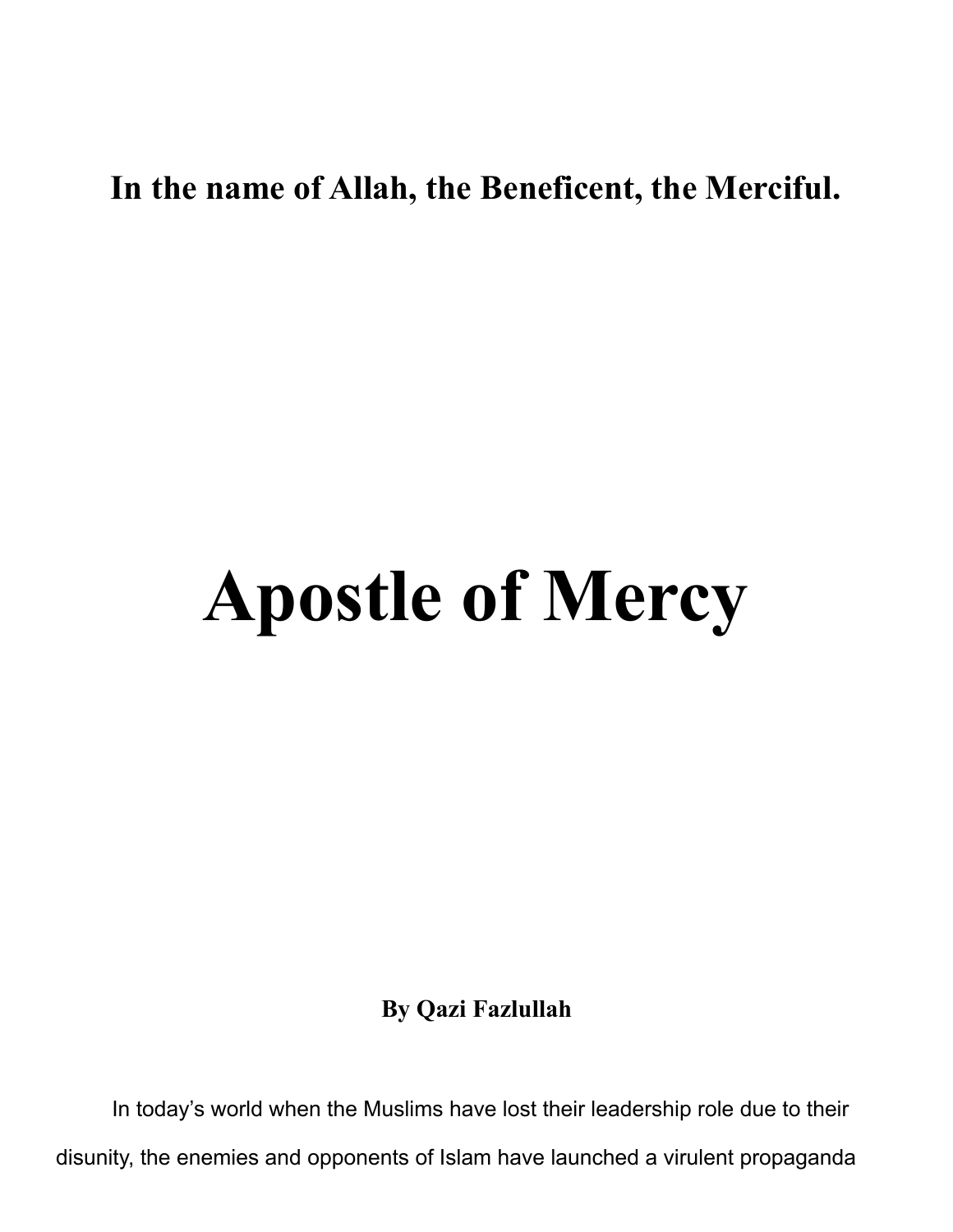against the Muslims that they are cruel, barbaric, terrorists, uncivilized, ignorant and that Islam was spread by the sword. They have a powerful electronic media and resources to propagate whatever they wish, while we the Muslims due to our disunity and lack of means can neither counter nor defend ourselves. In a few cases when an attempt is made to set the records straight, the style is timid and the tone is apologetic.

The words "Islam" and "Eiman" are so dear to every Muslim. The literal meaning of the word "Islam" is to provide peace. The literal meaning of the word "Eiman" is to provide security. Allah (SWT) has many attributes. One of His attributes is "Salam" which means total or perfect peace. The Holy Prophet had the title "Rahmatun Lil Alameen" which means mercy of mankind. Can a Deen (religion) built on the foundations of such kind of words be militant, hostile, and brutal? Of course not. Allah (SWT) loves peace. He sent an apostle, Muhammad (SAS), who preached peace and practiced as well.

### **Holy Prophet (SAS) before getting the message**

Even before getting the message the holy Prophet (SAS) was a man of superb human qualities. He was called Al- Sidiq (the truthful) and Al- Amin (the honest and trustworthy). He earned the above titles because he always spoke the truth, and he was honest and trustworthy in his dealings and transactions. The non-Muslims who study the Seerah (biography) of the Holy Prophet cannot help but to acknowledge his qualities. As an apostle of Allah, he could not be but a man of moral excellence. No one could point a finger at him for his moral shortcomings because he had none.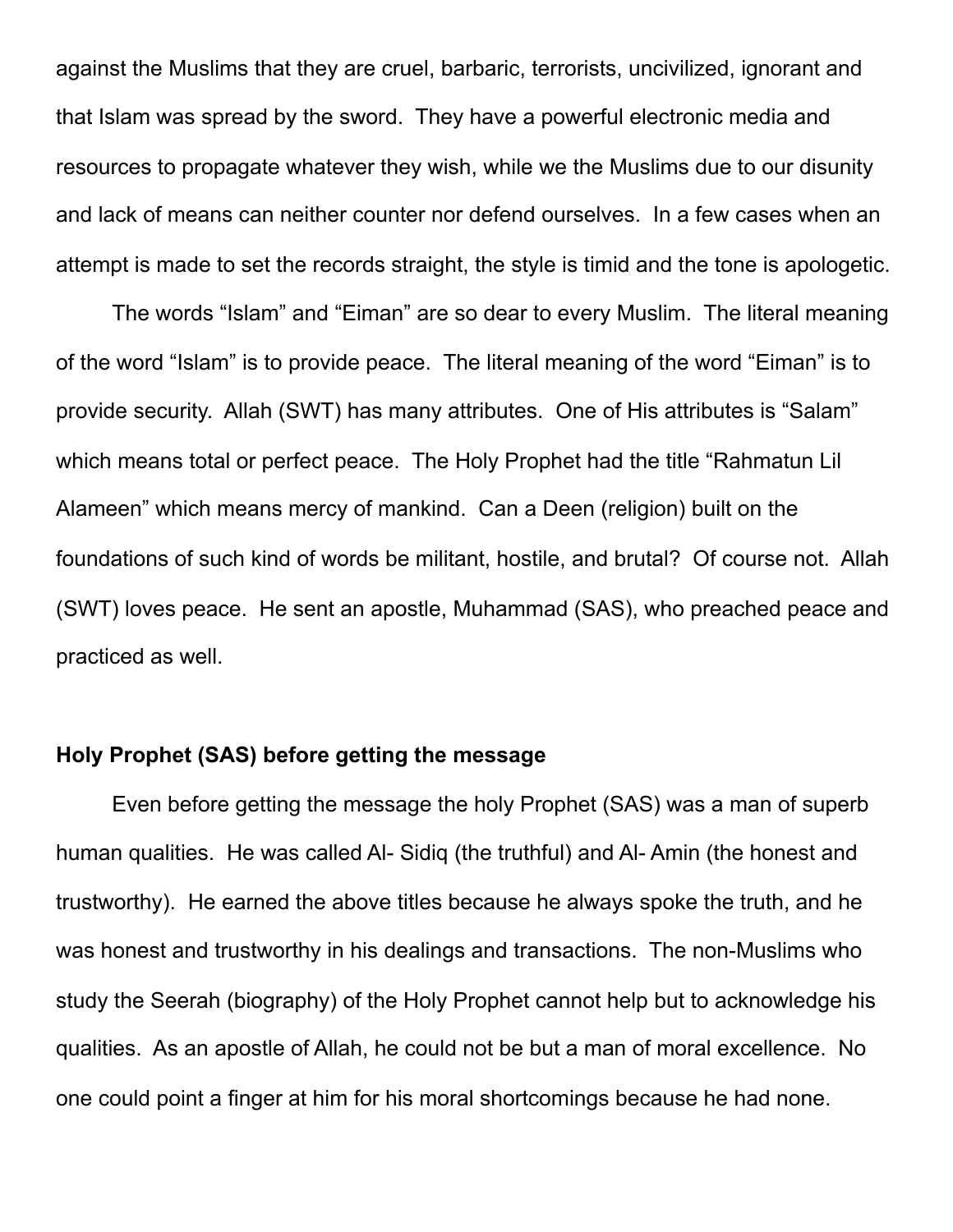#### **Harbi Fujjar**

History tells us that the tribal warfare was a way of life of the Arabs. They engaged in battles that never ended because the objective was to take revenge and not to resolve the issue. One such battle was known as the battle of Fujjar. It was the most memorable and the most dreadful. It was fought between the tribes of Quraish and the tribes of Qais. The Holy Prophet had to take part in that battle because it was a question of honor for the whole family. Also the Quraish were on the right. However his role was passive. He did not attack anyone. He only shielded his uncles from the arrows that were shot at them. He was only 15 years old at that time, yet he was very gentle and sober. The battle was called the Battle of Fujjar because it was fought during the month or months in which according to the Arab customs fighting was prohibited. It was a see saw battle in which no party could achieve a clear victory. The death toll was excessively heavy and many families were destroyed. That prompted some peace loving individuals to bring about reforms in their outlook and practices. This lead to the signing of a pact known as Hilful Fudhul. The Holy Prophet played an active role in the movement that resulted in that pact which in fact consisted of an oath taken by the participants to rise in support of the oppressed and against the cruelty of the oppressor. The Holy Prophet used to say that the pact was more precious to him than a heard of red camels (measure of wealth at that time).

#### **Rebuilding of the Ka'bah**

When the Prophet (SAS) was 35 years of age, the Quraish planned to wreck the Ka'bah as it was damaged by floods and rebuild it. When they raised the walls and the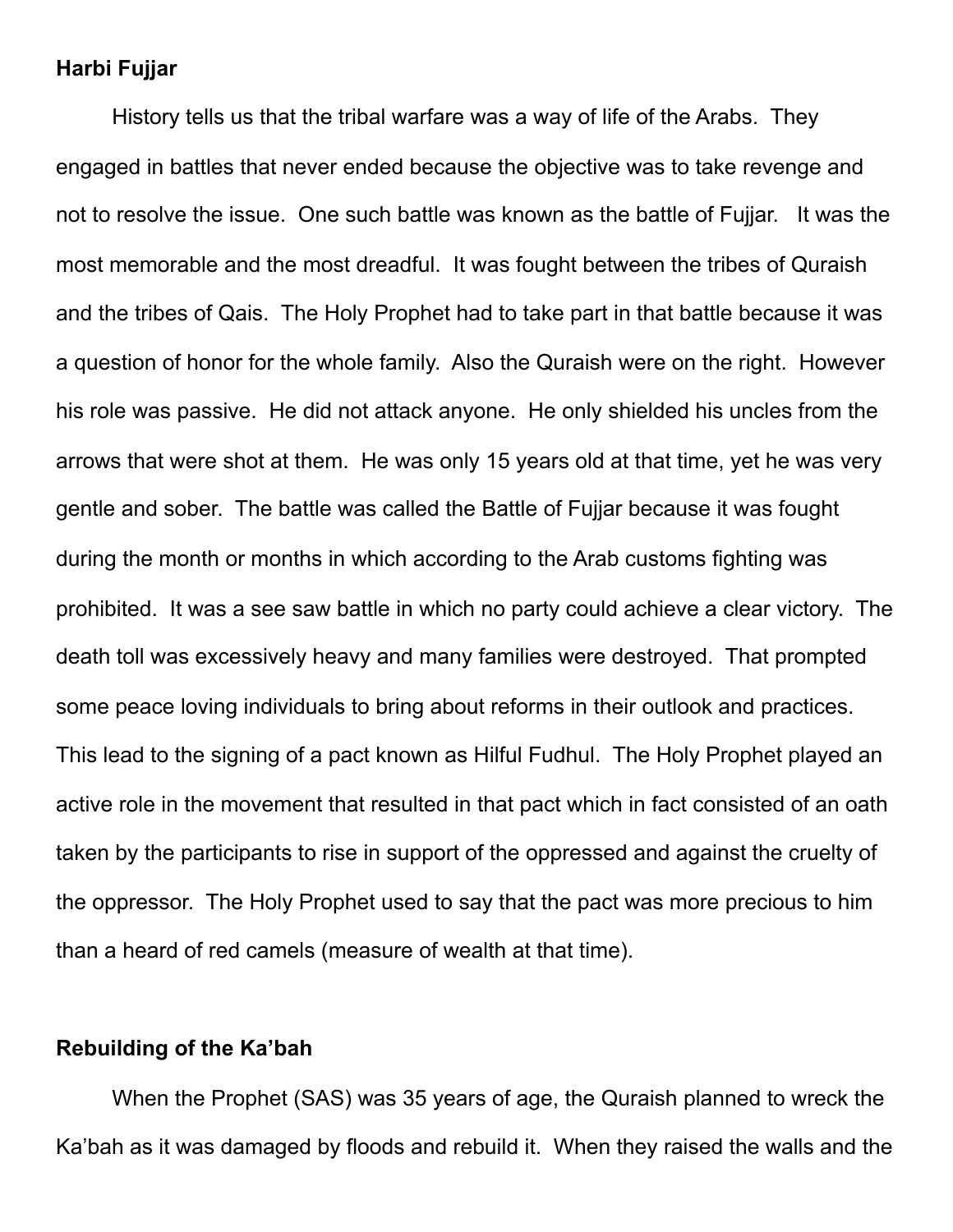time came to install "Hijr-i- Aswad", the sacred black stone, a serious dispute arose which had the potential of erupting into a fierce fight. The stone is of great religious importance and every tribe wanted to have the honor of installing it. Umayya Ben Mughirah Al- Makhzumi, the oldest among the Quraish came up with a proposal to settle the dispute. He suggested that the earliest visitor to the Ka'bah on the following morning should be accepted as the arbitrator. The following morning, all the Quraish chiefs rushed to the Ka'bah only to find someone already there. They screamed with joy because he was Mohammad (SAS). They knew he was honest, impartial, and trustworthy. That day they found out that he was also humble and a man of wisdom. He spread a sheet of cloth, placed the holy stone on it, and asked all the chiefs to hold the corners of the sheet and lift it up. When the stone was brought alongside the designated wall, he himself took it and placed it in its proper position. This was an indication from Allah (SWT). Just as the young Mohammad (SAS) wisely and peacefully completed the construction of the Ka'bah, so too, as the Apostle of Allah (SWT), he will be the medium for the perfection of the religion of peace- Islam.

#### **After getting the Message**

After getting the message Muhammad (SAS) kept his teaching and preaching confined to private assemblies and select gatherings for at least three years. When commanded by Allah (SWT), he came out publicly with His message. The Quraish did not accept Him as the apostle of Allah (SWT) nor did they accept His message. In fact they took measures to nip his preaching in the bud. He and his companions were subjected to immense tyranny and brutality; however he did not retaliate or curse his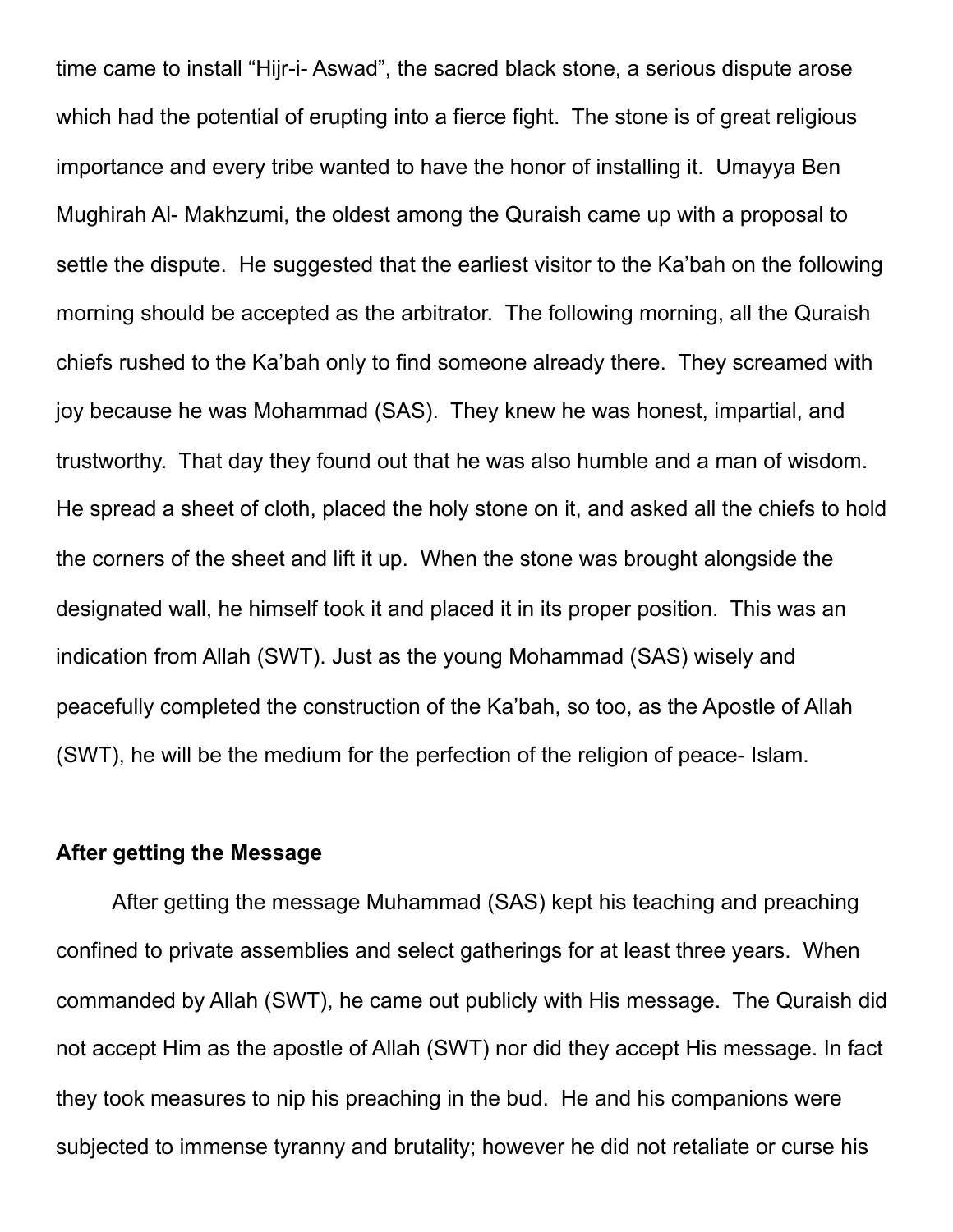foes. Even when his and his companions' sufferings reached unbearable limits, he endured the pains with patience and counseled his companions to persevere and remain steadfast. Finally, Allah (SWT) commanded them to migrate to Madina. The atmosphere in Madina was quite different and conducive to the spread of Islam. At the same time, the environment was multi –ethnic, as there lived in the city the Jews, the idolaters, and the believers. Peaceful living was possible only through harmonious coexistence. Consequently, The Holy Prophet drew up an agreement and invited the three communities to subscribe to it. The agreement was the first of its kind in the history of Madina and was known as Mesaq e Madina. It had the following clauses: All communities signing the agreement would form a common nationality. The Muslims, the Jews, and all other signatories are free to profess their own religion and perform their own religious ceremonies. Nobody would interfere in the religious activities of others. If a third party (enemies) attacked any of the signatories, others would defend them with their combined forces. Each party would be responsible for their part of the state expenditure. None of the signatories should come into alliance, agreement, treaty etc. with the Quraish. No one shall commit crimes to the prejudice of the other. Madina shall be sacred and inviolable for all the signatories joined now or to join in the future. All signatories are bound to defend Madina in their respective zones. Individual and personal offense of trivial nature of any non-Muslim would be treated as such and no general liability would fall on his community. The wronged party would be aided and the oppressed one should be protected. Muhammad (SAS) as president/chief of the republic would be the highest authority to resolve disputes and his decision will be the final. The Holy Prophet realized that the security and prosperity of Madina lied in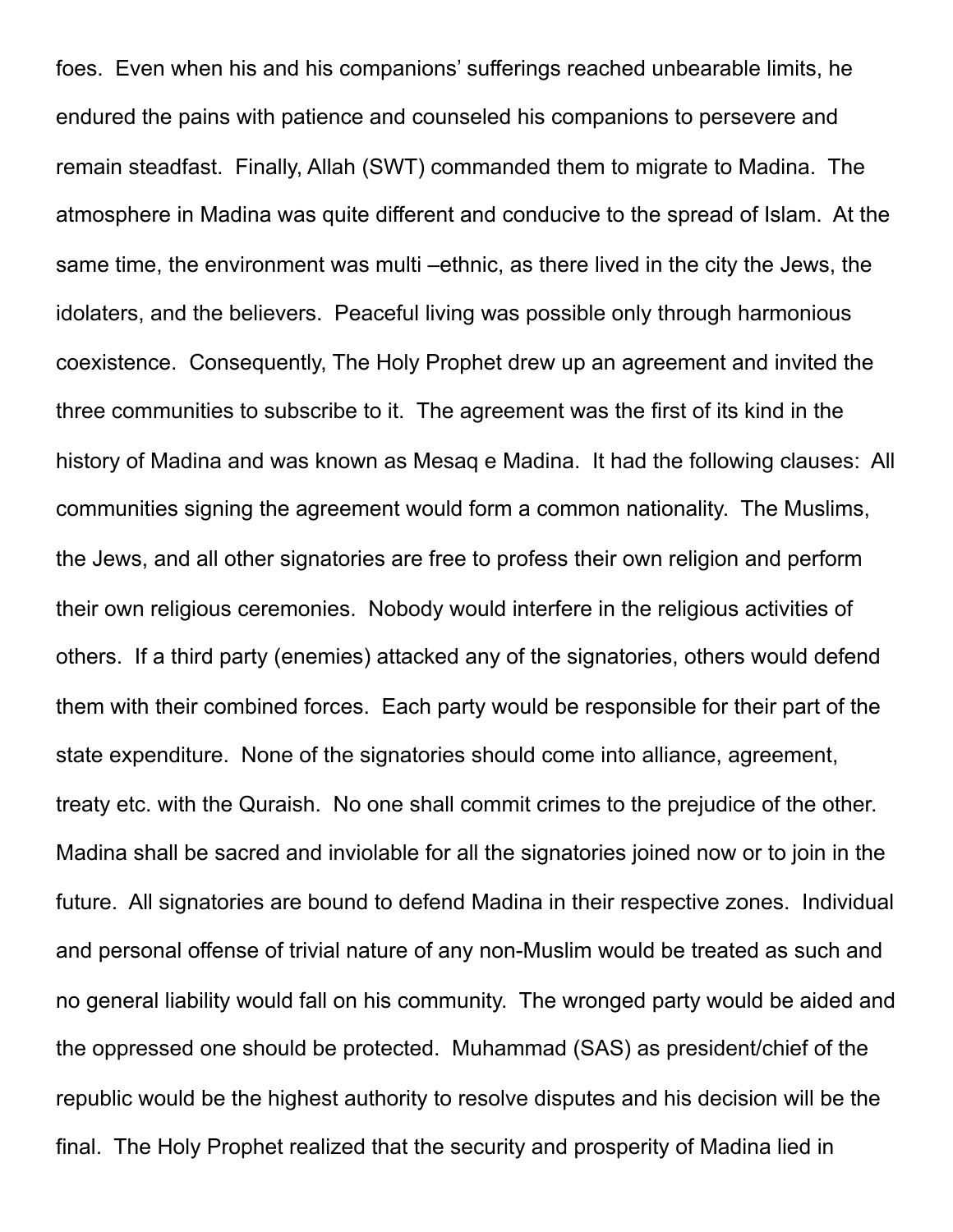peace which could only be achieved through political harmony among all the tribes and communities living in the region. He therefore entered into peace treaties with many tribes including three prominent tribes of the Jews. Those tribes lived in the outskirts of Madina and were known as Banu Qainuqa, Banu Nadhir, and Banu Quraidha. The Jews in general were a dominant segment of the population of the greater Madina. They were landlords, artisans, blacksmiths, and goldsmiths. They were moneylenders and controlled the economy of the region. They possessed the Holy Taurah and had scholars among them. Due to these reasons they were held in high esteem. Banu Qainuqa, in particular, was recognized as a tribe of brave warriors who possessed a substantial quantity of weaponry. Yet the Jews showed no resistance to the formation of an Islamic State in Madina with the Holy Prophet as its "President". Nevertheless, they were harboring grudge and hostility against the Muslims. In fact, the Jews and the Munafiqeen (hypocrites) of Madina started to plot, scheme, and connive against the Muslims from the very first day of the peace treaties. Abdullah Ibni Ubai was a known hypocrite who was supposed to be crowned as the President of Madina before the migration of the Prophet (SAS). He received a message from the people of Makkah to either expel the Prophet (SAS) from Madina or face the consequences. His response was affirmative and cooperative. When the Prophet (SAS) learned about his ill intentions, he called him and asked him to be thoughtful and sensible and not to poison the atmosphere. At the moment he gave up the idea but in one way or the other he remained busy planning and plotting in cahoots with either the Makkans or the Jews. Abdullah Ibni Ubai belonged to the tribe of Khazraj. The chief of the tribe, Sa'ad Ibni Muaz took a trip to Makkah to perform Umrah and was a guest of Umaiya Ibni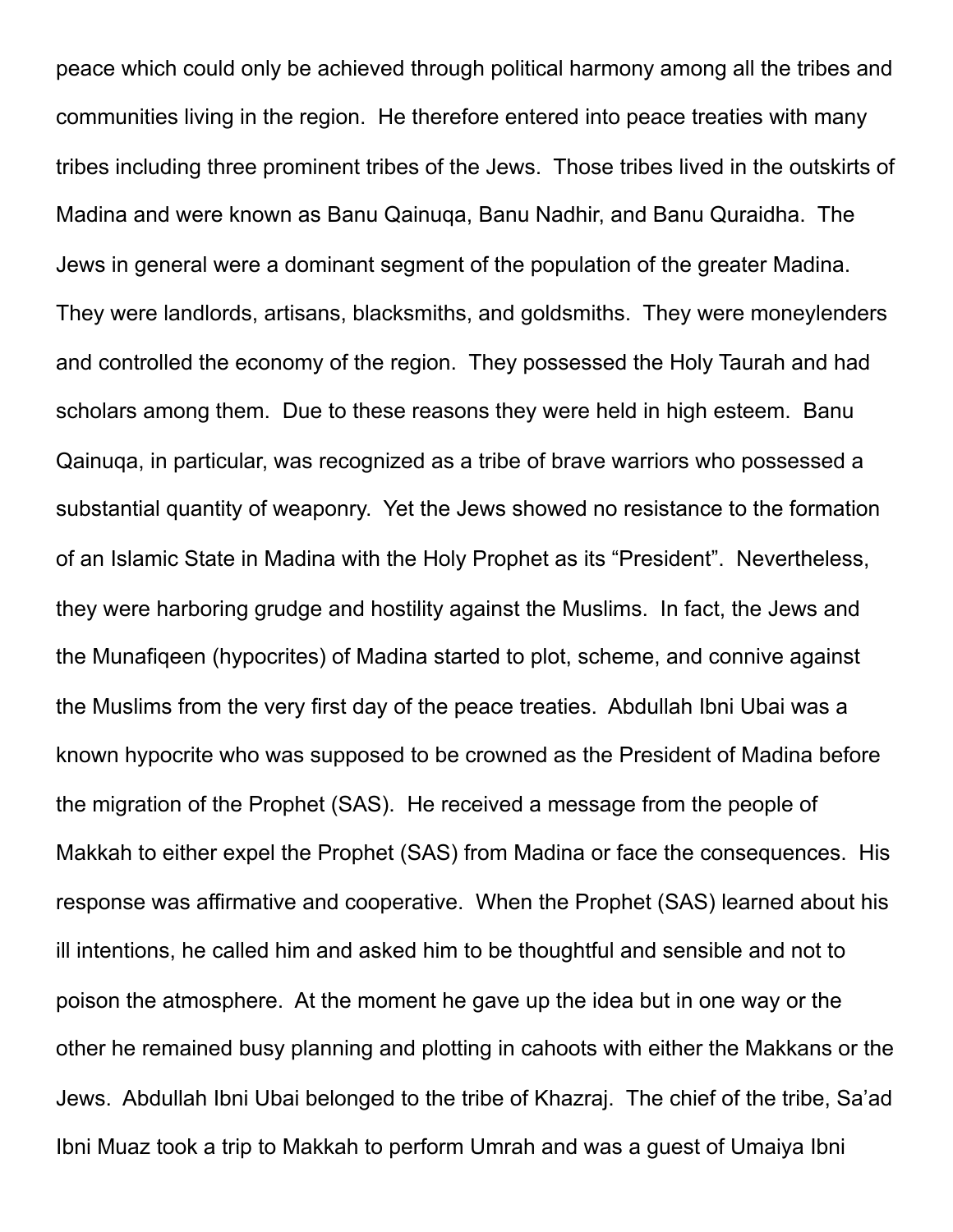Khalaf. Abu Jahal saw him and right away issued a threat that he would have killed him (because of Mohammad (SAS) if he were not a guest of Umaiya. Sa'ad quickly retorted that such an act would risk the safety of caravans passing by Madina.

#### **APOSTLE, from page 3**

The Quraish also sent a threatening note to the Muslims that they would all be put to death. Some attempts were made to even kill the Prophet (SAS). Therefore the Sahaba used to guard his house. Some tribes who lived near the commercial routes took offensive steps to join Makkans conspiracies. The Prophet (SAS) was forced to launch military missions against those tribes. The conspiracies, intrigues, and scheming culminated into full-fledged preparations by the Quraish to invade Madina. In the ensuing battle that took place at Badr, a place in the outskirts of Madina, the Muslims successfully defended themselves and defeated the better equipped Makkan army. Without going into the details of the battle of Badr, let us field the virulent and prejudicial propaganda that Muhammad (SAS) expelled or killed the Jews even though they had a covenant with them. The actual events narrate a different story. It was their contemptuous behavior, insulting remarks, and incessant conspiracies that lead to confrontations with the Muslims.

#### **Banu Qainuqa**

The Jews of the tribe of Banu Qainuqa were proud of their martial traditions. They acted arrogantly and verbally assaulted the Muslims. The Holy Prophet tried to calm them down by appealing to them to be sensible and rational. His appeal fell on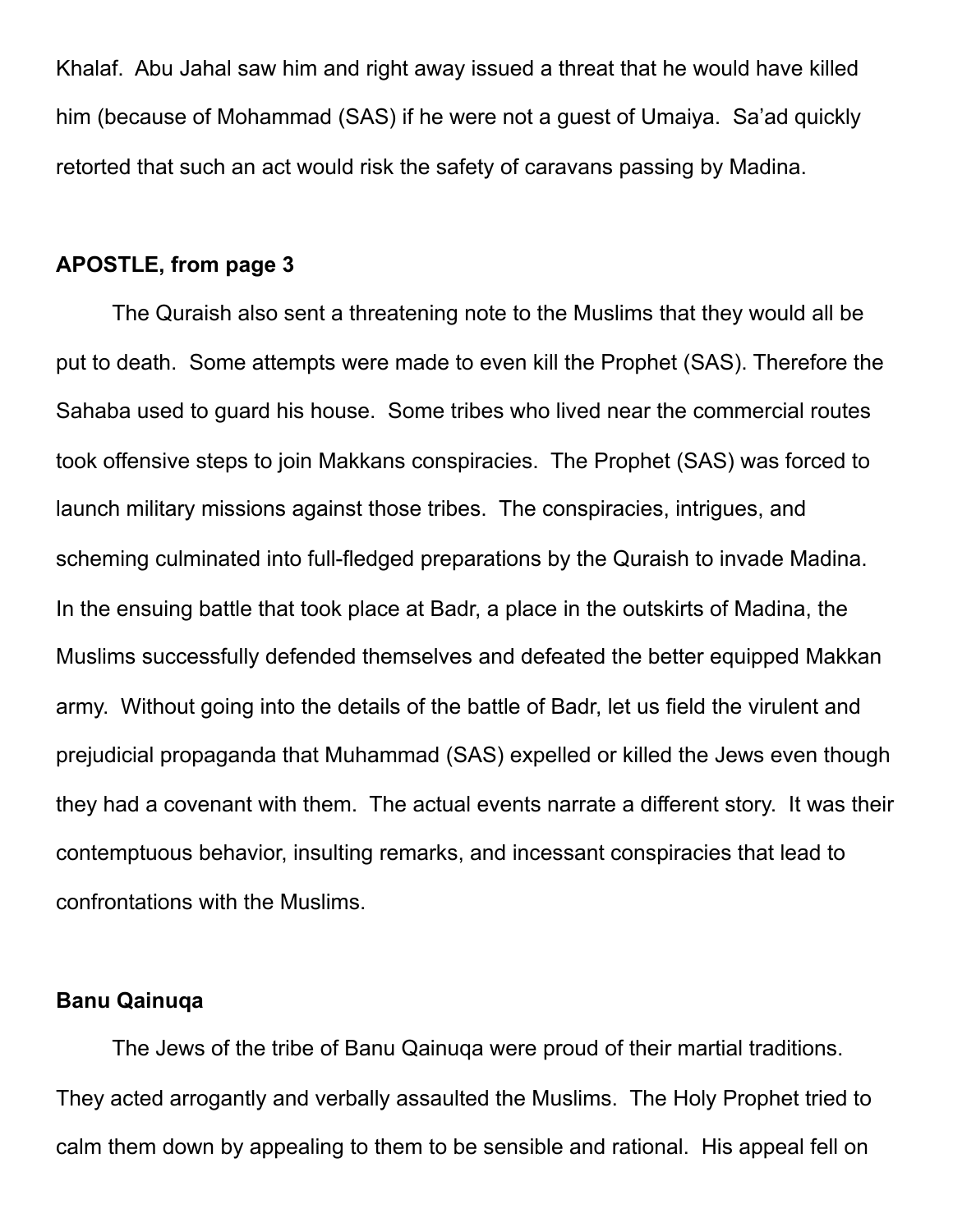their deaf ears; instead they taunted the Holy Prophet that they were not like the inexperienced Quraish who got mauled at Badr. This was a declaration of war on the part of Banu Qainuqa, but the Holy Prophet asked his people to exercise restraint and remain calm and patient. The Jews interpreted the patience of the Muslims as weakness and lack of will. Consequently they became even more aggressive and obnoxious. One day a Jewish goldsmith misbehaved with a Muslim lady by pulling her dress and exposing her in public. A Muslim who happened to appear on the scene flew into rage and killed the Jew. The Jews in retaliation killed the man. The bereaved Muslim family lodged a strong protest with the Holy Prophet who was distressed. Before He could take appropriate action, Abdullah Ibni Ubai, a Muslim by words but a friend of the Jews by deeds, intervened to negotiate a resolution of the problem. A deal was made whereby Banu Qainuqa handed over their weapons and left Madina.

#### **Banu Nadhir**

After Banu Qainuqa this Jewish tribe started to show its true colors by entering into hostile alliances with the Quraish and the hypocrites of Madina against the Muslims. Once the Prophet went to see them on an official business, while He was having a conference with them in the shade of a wall of a house, a Jew by the name of Amr Ibni Hajash climbed up the roof of the house to drop a huge rock on the Prophet to kill him. The Prophet (SAS) was informed by Jibreel (AS) of the evil intention of Banu Nadhir just in time for him to leave for Madinah. However He did not take any action against their treachery. In the interest of peace, he invited them to renew the peace treaty. They refused. The Holy Prophet was left with no choice but to take a strong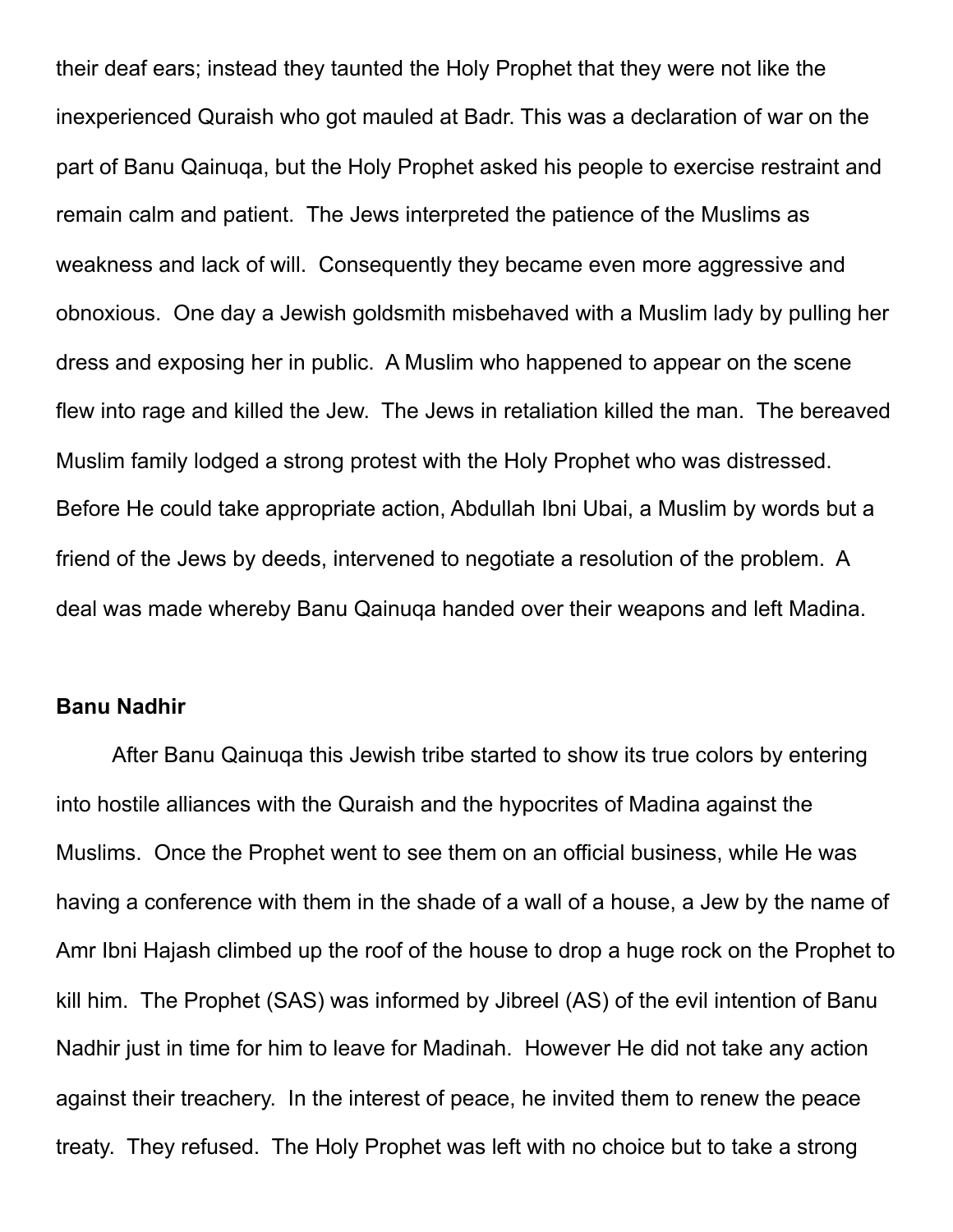action against them. He ordered them to leave Madina since they had violated the treaty. Once again, Abdullah Ibni Ubai played a role of an ally to Bani Nadhir and encouraged them not to surrender to the evacuation orders of Prophet Mohammad (SAS). He assured them that Banu Quraidha would stand by their side and that he himself would come to their help with 2000 strong men. Neither Banu Quraidha nor Abdullah Ibni Ubai came to help Banu Nadhir. The Prophet took a military action and besieged their forts. The stage of siege prolonged because the enemy had the cover of tall, thick palm trees. Some of the trees were cut down and Banu Nadhir surrendered. The Kindness of the Holy Prophet showed forth. He allowed them to leave Madina safely taking with them all they could carry on their camels. Some of them went to Khaibar and settled there, while others went to Syria. A few of them even embraced Islam.

#### **Banu Quraidha**

These Jews renewed their treaty and remained in Madina. But their scheming and plotting with the Quraish and against the Muslims did not abate. By the fifth year of Hijrah, most of the Arab tribes began to feel jittery over the growing strength of the Islamic State of Madina under the leadership of Mohammad (SAS). They combined their forces and under the supreme command of Abu Sufyan, the Makkan Chief, they started their march towards Madina. The Jews of Banu Quraidha declared their alliance with the invading army. The Holy Prophet reminded them of the obligations of their treaty. They defiantly replied that they knew not Mohammad (SAS) nor of any treaty. Their strategy was to attack the Muslims from the rear (stabbing them in the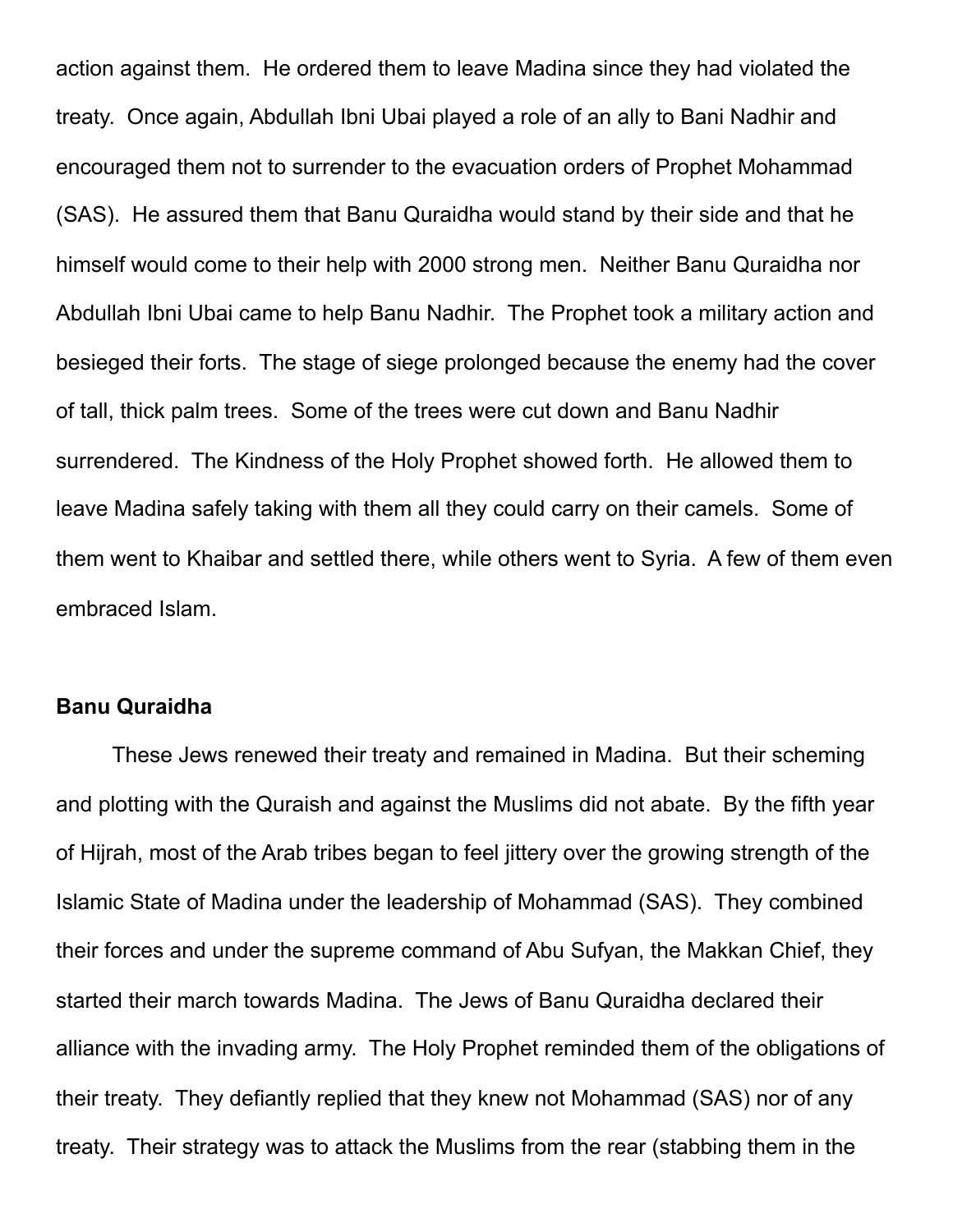back), while the Muslims would be defending against the onslaught of a huge army of 10,000 or more soldiers. However the tables were turned against them; the invading army was badly defeated. It was a great victory however the Holy Prophet instead of basking in the glory of the victory, correctly decided to resolve the Banu Quraidha issue once and for all. They had amassed a huge arsenal consisting of 1,500 swords, 2,000 spears, 300 armors, and 500 shields. Yet they did not have the courage to face the Muslim Army. They communicated to the Holy Prophet that Sa'ad Bin Mua'adh, one of their old time allies be appointed as an arbitrator and whatever he decided in the light of the Taurah would be acceptable to them. The Holy Prophet agreed. He gave his decision that all the able-bodied males be killed, their women and children be taken as prisoners and their wealth be divided as booty. The decision was totally in conformance with the Taurah, therefore it was enforced.

#### **The Treaty of Hudaibia**

In the sixth year of Hijrah, in the month of Dhal Qa'adah, the Holy Prophet had an inspiration to perform Umrah. The inspiration of a Prophet is of the nature of wahi. If it implies a commandment, it must be obeyed. However it seemed almost impossible to implement the inspiration because of the animosity that the Quraish harbored against the Muslims. They had suffered humiliating defeats in their military expeditions that lead them to build a wall of hatred against the Muslims. As a result, the Muslims were barred from performing Hajj or Umrah. Nevertheless, the Prophet Hood demanded that the inspiration must be followed. Accordingly, He declared his intention to go for Umrah and started to make preparation for the journey. Some 1400/1500 of his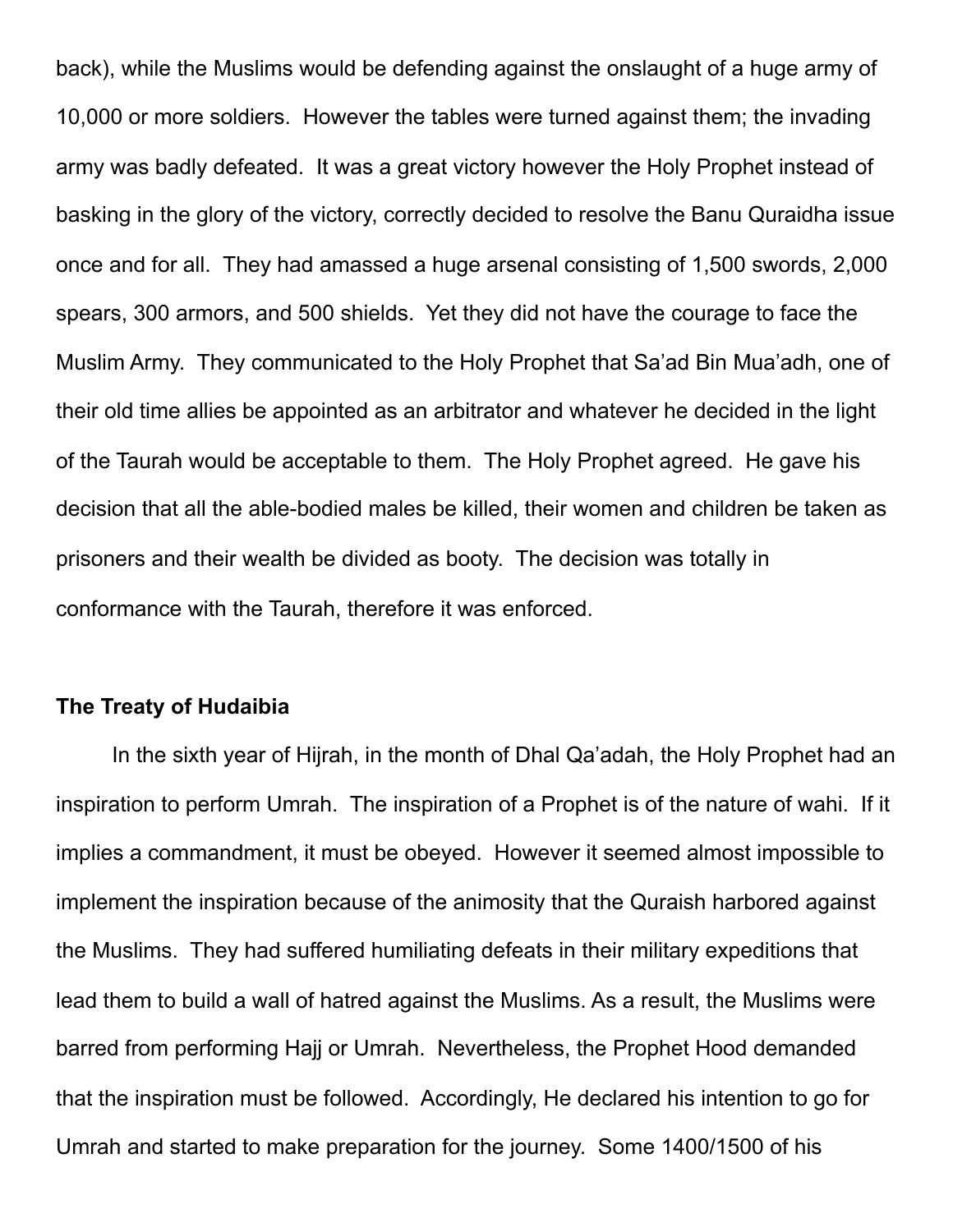companions got ready to follow him. The blessed caravan set off from Madina in the beginning of Dhul Qa'adah in the sixth year of Hijrah. The whole Arabia was utterly amazed at the daring step of Muhammad (SAS) that he was leading his caravan right into the stronghold of his bloodthirsty enemies, the Quraish. People also noticed that the intentions of the followers of Muhammad (SAS) were purely religious; they were wearing Ahrams, bearing no arms, and had sacrificial camels with them. Besides Dhul Qa'adah was a haram (sacred) month in which fighting according to the Arab traditions was prohibited. The Quraish found themselves in a quandary as to how they should deal with the developing situation. They did not want to stop the Muslims from performing Umrah as that would tantamount to their monopoly on the Ka'bah and that could arouse a clamor of protest by the Arabs in general. They were also afraid that allowing them to perform Umrah would reflect their weakness. Ultimately, they succumbed to their arrogance, false sense of honor, and hatred, and decided to stop the caravan at any cost. Two hundred cavalrymen were readied and Khalid Ibni Waleed was given the charge to intercept the caravan. The strategy was to provoke the Muslims into fighting. However the Holy Prophet (SAS) was only interested to perform Umrah and did not want any confrontation. Wisely He changed his course following a rugged rocky trail that took them to Hudaibia, a town outside Makkah, where He set up his camp. Chiefs of different tribes and emissaries of the Quraish came to talk to the Holy Prophet to know his intentions. They were all fully convinced that the Holy Prophet (SAS) and his companions had come only for Umrah. In the meantime, the Quraish continued to provoke the Muslims by launching ambushes at night and surprise attacks during the daytime. The Holy Prophet decided to send an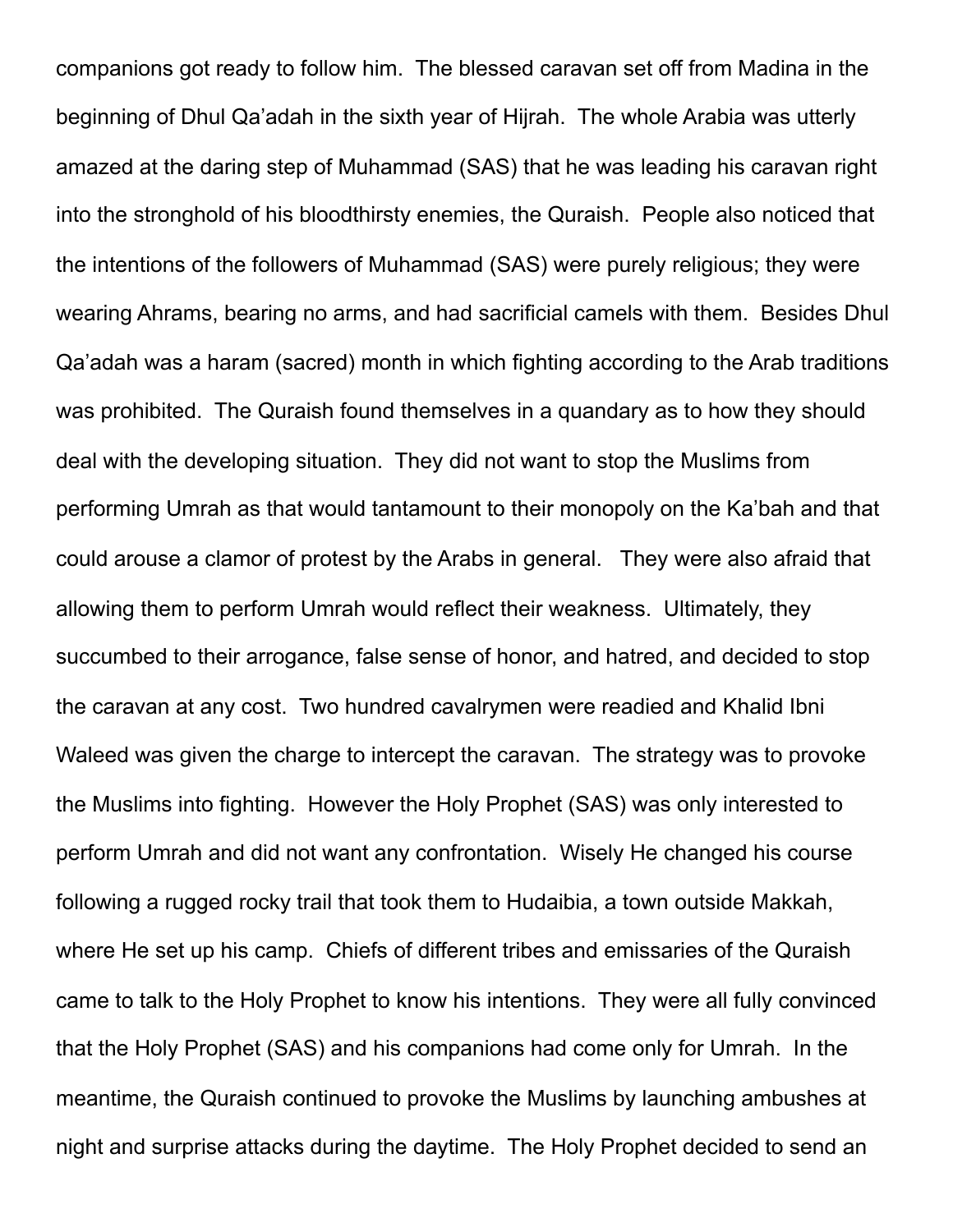emissary of his own to talk to the Quraish chiefs. Uthman (RA) was chosen for the mission since he belonged to Banu Umayya and had strong tribal ties in Makkah. An inordinate delay in his return raised concern in the camp and worried the Holy Prophet (SAS). A rumor that Uthman (RA) was killed made a tense situation even worse. The Holy Prophet gathered his companions under a tree and took a solemn pledge from them to avenge the death of Uthman (RA). The pledge is known as the Bayat Ridwan and referred to in the Holy Quran in Surah Al Fatha. However, the rumor turned out to be only a rumor. Uthman (RA) returned accompanied by an emissary of the Quraish, Suhail bin Amr, who was leading a delegation. The Holy Prophet was offered to negotiate the situation for a peaceful resolution, which he readily accepted. The negotiations resulted in the formulation of a treaty that came to be known as the Treaty of Hudaibia. Some disagreements arose when the terms of the treaty were being written up. The Holy Prophet wanted to start writing with the words: In the name of Allah, the most kind (Rahman) and the most merciful (Rahim). Suhail bin Amr objected to the words Rahman and Rahim. Without making an issue out of it, the Holy Prophet ordered Ali (RA), who was writing the treaty, to erase the words. Another objection was raised on the sentence, "This is the treaty accepted by Muhammad the Messenger of Allah." Suhail argued that if the Quraish had accepted him as the Messenger, there would be no need for the treaty. Magnanimously, the Holy Prophet told Ali (RA) to remove those words. However Ali (RA) love and devotion for the Prophet would not allow him to do that. Therefore, the Holy Prophet himself erased those words. Even though he had no personal ego, his prophet hood was one of the themes of the message that he preached for thirteen years in Makkah, and for which he was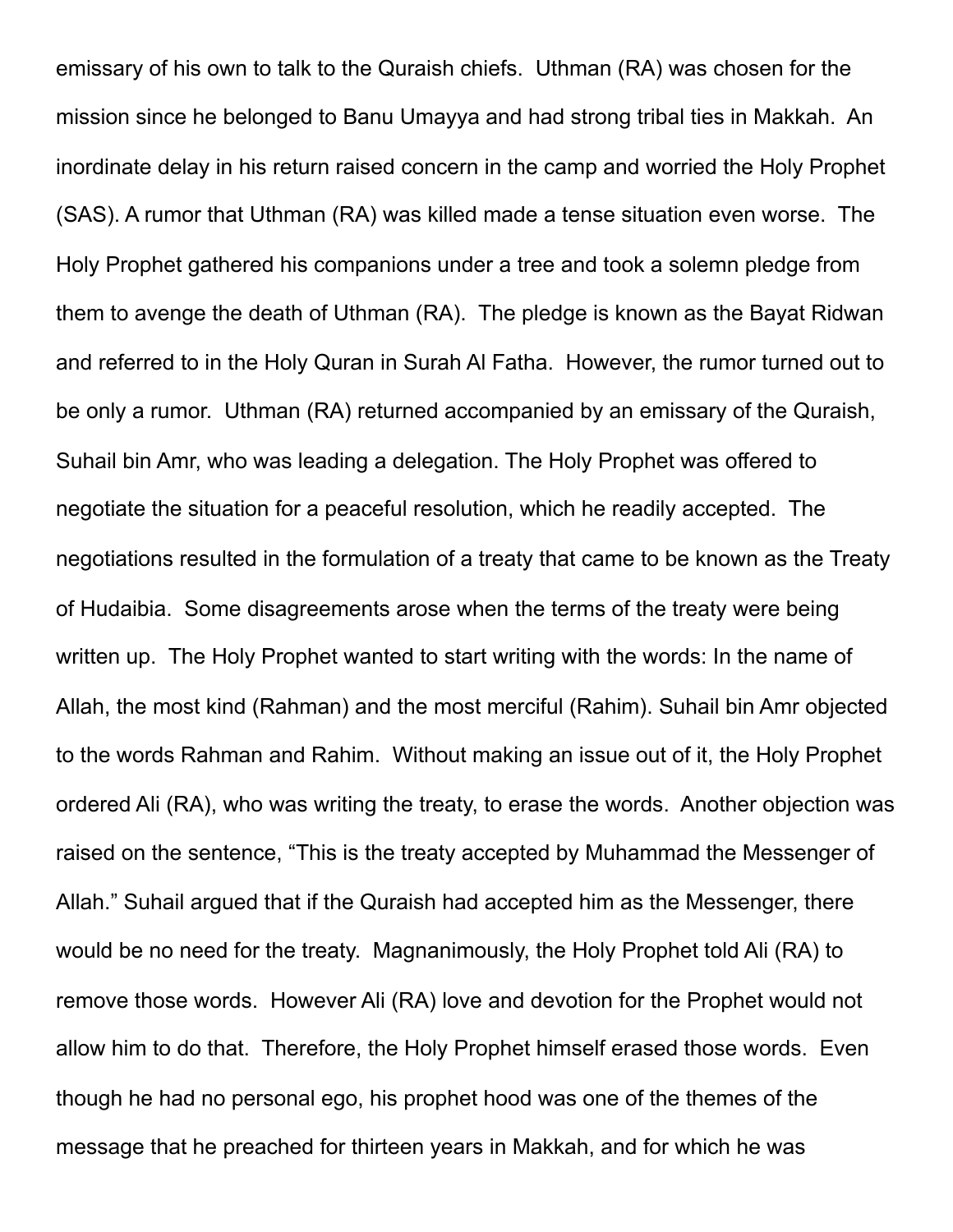victimized and brutalized by the Quraish. He could have insisted to keep those words because the strength and truth were on his side, while the Quraish were fully aware of their weaknesses, yet to him the peace treaty was just too important. The major terms of the treaty were as follows:

- 1. The war shall remain suspended for ten years and no party, overtly, shall act in a hostile manner against the other.
- 2. If anyone from the Quraish goes over to Muhammad without his guardian's permission, he must be sent back to the Quraish, but if a follower of Muhammad escapes to Makkah, he will not be returned.
- 3. Every Arab tribe shall have the freedom to enter into an alliance with any of the party to the treaty.
- 4. Muhammad and his companions shall go back this year and may return the following year and stay in Makkah for three days. They shall not bring any arms with them except swords that are inside their sheaths.

The companions of the Holy Prophet were outraged at the signing of the treaty which they viewed as clearly biased in favor of the Quraish. They thought that clauses (2) and (4) were humiliating. The appearance of Abu Jundal, son of Suhail Bin Amr, the emissary, on the scone shook of the Muslims. He was tied with chains and his face was swollen and bruised. He had embraced Islam and was being punished for giving up the religion of his forefathers. He made a heartfelt appeal to the Muslims to take him with them. His father, Suhail Bin Amr, immediately reminded the Holy Prophet of the terms of the treaty that had just been signed. The Holy Prophet honored the treaty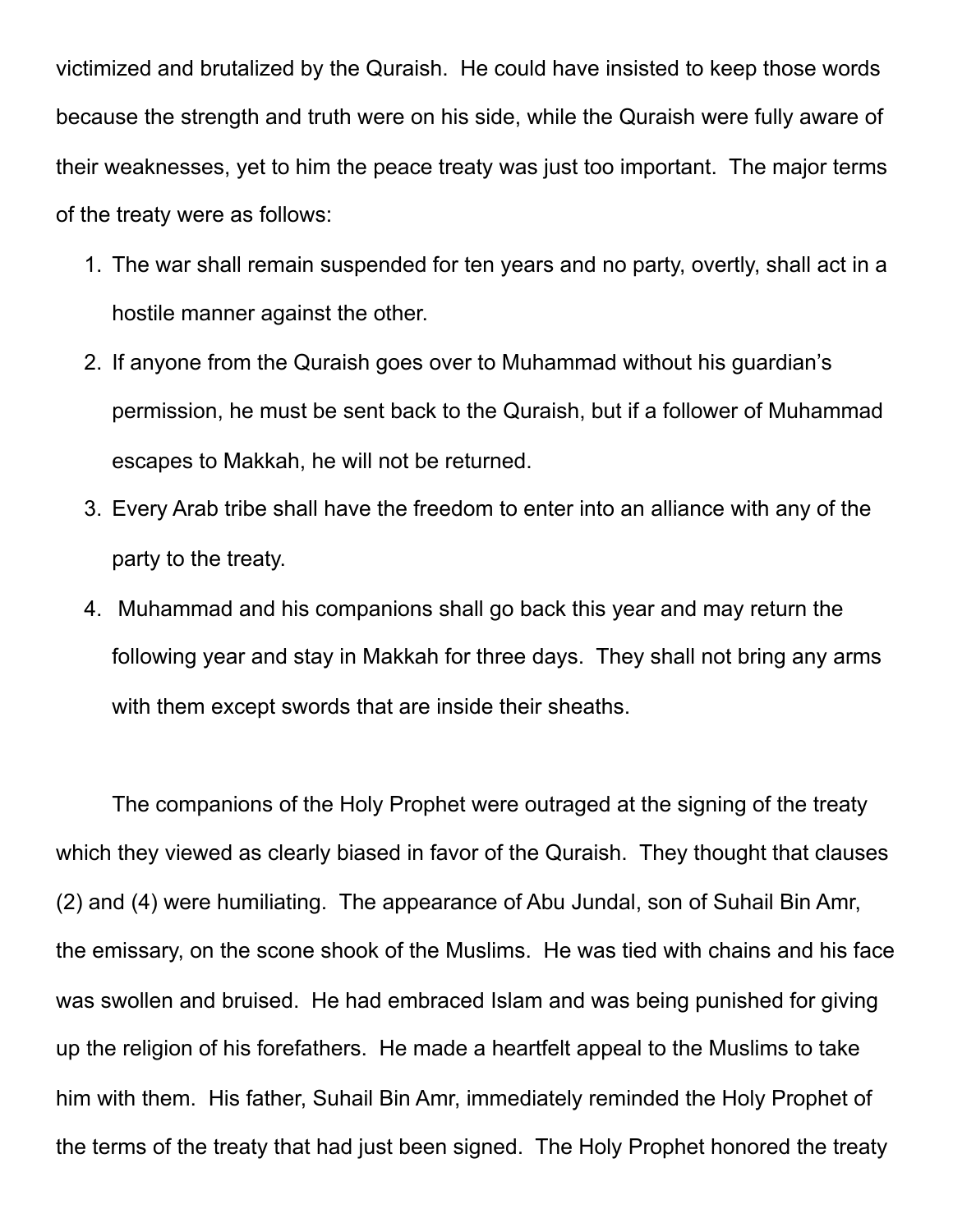and complied with its terms. Abu Jundal was returned to his guardians, while the Muslims boiled with rage. Hardly two years had gone by when the Quraish violated the treaty. They in alliance with Banu Bakr, attacked and massacred the people of Banu Khuza'a, who were the allies of the Muslims. The Holy Prophet was extremely upset when he received the dismal news. He wrote to the Quraish giving them the option to accept one of the following three conditions:

- 1. Pay blood money to the victims.
- 2. Terminate your alliance with Banu Bakr.
- 3. Declare the Treaty of Hudaibia null and void.

The Quraish accepted the third condition and the treaty was revoked. Free from the obligation of the treaty, the Holy Prophet decided to return to Makkah, the city in which he was born, where the Ka'ba built by his great grandfather, Ibrahim (AS) existed, and where from he and his companions were banished. The Quraish knew what was coming but they had no resistance to offer. The city of Makkah was captured without any battle. The first thing he did as a conqueror was that he declared general amnesty and forgave even those who had tortured him, mutilated the bodies of his friends and relatives, and caused untold miseries to the Muslims. Allah (SWT) sent Muhammad (SAS) as a mercy to mankind. The Messenger of Islam was merciful and peace loving in words and deeds. Even when forced to fight, his message was peace. He was the pro pounder of the ethics of war that his soldiers had strict orders to follow: Fight in the name of Allah (SWT) only. Fight those who fight you. Do not exceed the limits nor commit treachery. Never deform corpses. Do not kill women, children, and